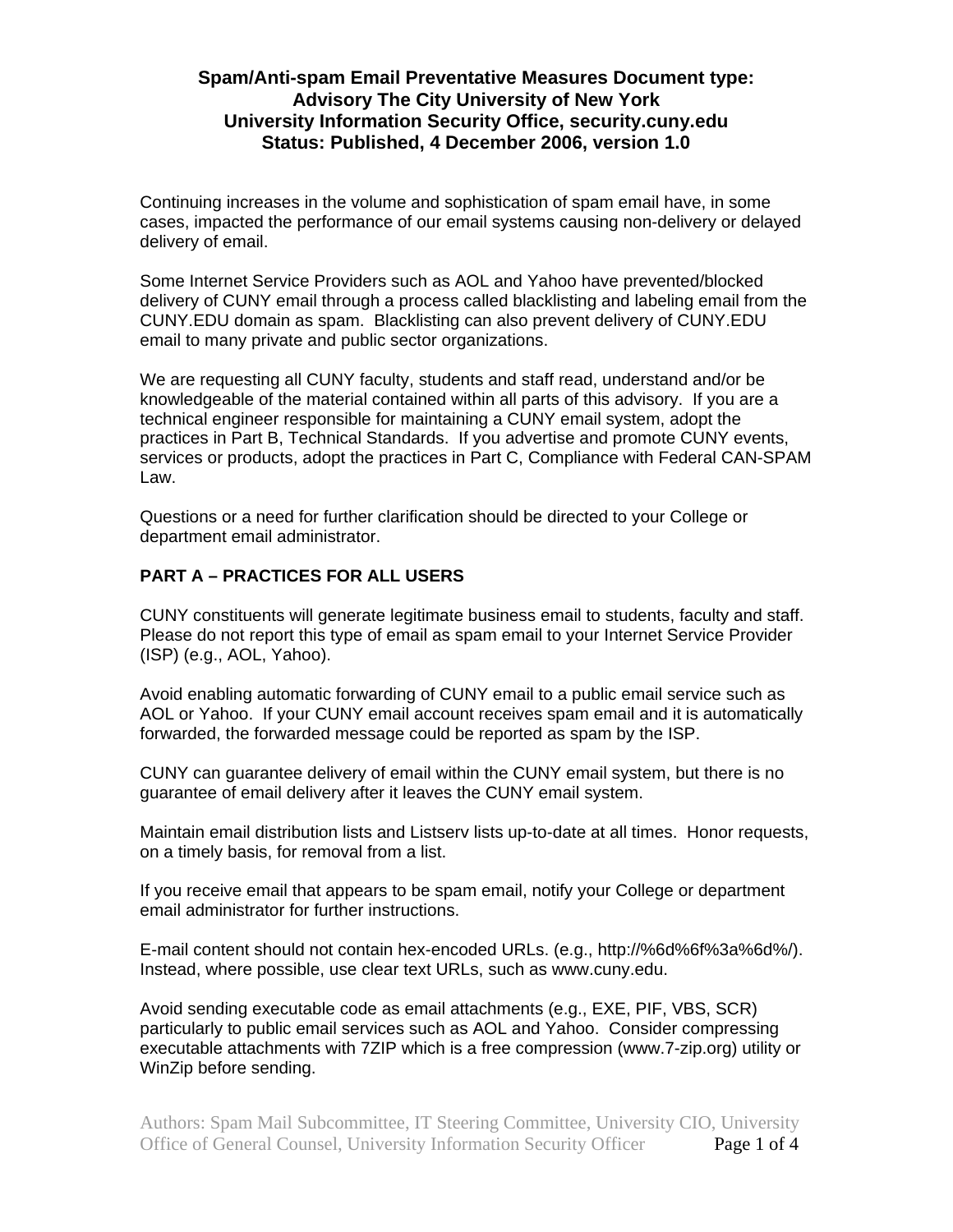### **PART B - TECHNICAL STANDARDS**

All CUNY email systems and components, regardless of function and department, must be protected by anti-spam email technology for inbound email. All email servers not protected must be removed from the CUNY.EDU email domain no later than 12/31/2006 and confirmed with the University Chief Information Officer and University Information Security Officer.

It is recommended implementing anti-spam email technology for outbound email (from CUNY.EDU to the public) where possible.

Configure your firewalls to ONLY allow SMTP email to exit your College or department from approved email servers.

All open mail relays (which allow a CUNY.EDU email system to "relay" mail onward to a public destination from a non-CUNY location on the Internet) must be turned off.

The DNS for your email servers should reverse-resolve to the host name and that host name should resolve to the host IP. This is the normal setup but it is often not properly configured in the DNS. Spammers masquerade as others and their true IP address does not usually match the name they are pretending to be. Most well-maintained email gateways will reject outright mail from a sender whose "origins" don't match up.

Set up Sender Policy Framework in your DNS. This is a system whereby you configure the DNS system with information about what relays your College or department uses to send its email. If someone tries to send email pretending to be you (i.e. most spam), the ISP could verify that it must be fake from the DNS databases and reject that email.

Regularly check the major blacklists for any indication that your CUNY email system has been flagged. Move to find the cause and request delisting as quickly as possible.

Set-up a feedback loop with AOL to allow the email administrator to take corrective actions when CUNY.EDU email is reported as spam email.

Whitelist your CUNY.EDU email domains with AOL and Yahoo.

Make sure your campus computers and servers are protected by continuously-updated, high-quality, anti-virus and anti-spyware protection.

Use an enterprise level spyware blocker, which can not only protect users from accessing dangerous sites and getting infected, but can also prevent computers already infected with spyware from communicating with their outside hosts.

#### **PART C - COMPLIANCE WITH FEDERAL CAN-SPAM LAW**

In 2003 Congress enacted federal legislation (the "CAN-SPAM Act") establishing requirements for those who send "commercial" email. The Act applies to email whose primary purpose is commercial advertisement or promotion of a commercial product or service. The Act does not define "commercial", but the FTC (in charge of enforcing the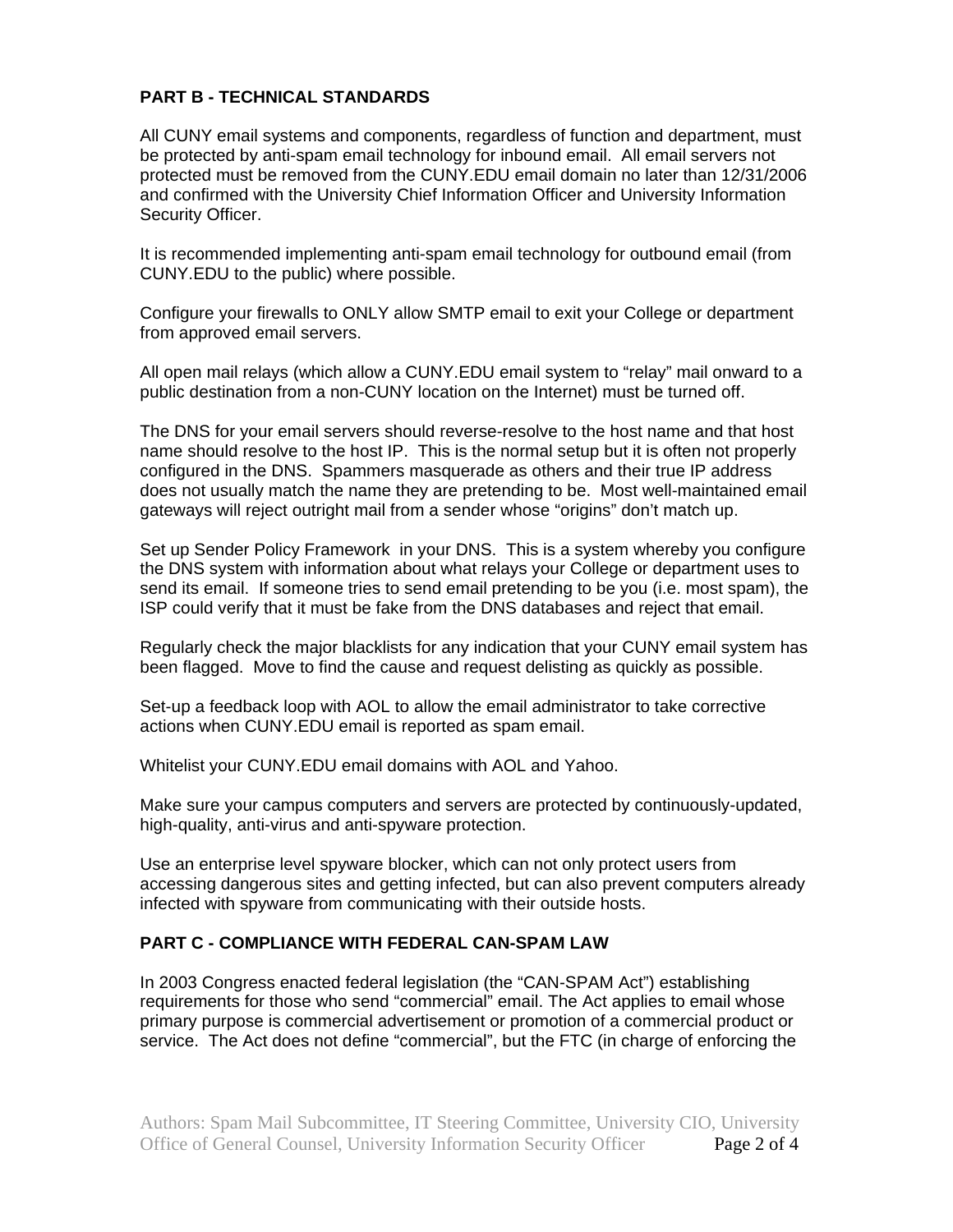Act) has made clear that the Act applies to educational institutions and other non-profit entities. The Act is not limited to bulk email.

### **WHAT DOES THE ACT MEAN FOR CUNY?**

Commercial Email. Email correspondence sent by or on behalf of CUNY or its related entities for the primary purpose of advertising or promoting commercial products or services must meet the requirements of the Act. Examples of commercial email include:

- email promoting non-educational products of CUNY (e.g., credit cards, clothing, rings, chairs, etc.)
- email promoting concerts, sporting events, and similar events for which a fee greater than that needed to cover costs is charged
- email soliciting fee-based museum or sport center memberships
- newsletters to alumni and friends of CUNY that primarily promote products or services

Non-commercial or Exempt Email. Other CUNY or related entity email is not commercial or is otherwise exempt from most requirements of the Act. Examples include:

- email sent to conduct normal CUNY business, such as email regarding grades, course work, tuition payments, financial aid, employee benefits, policy announcements, or meeting notices
- electronic publications that consist primarily of news or educational material, rather than advertisements or solicitations
- surveys
- transactional email to notify the recipient about changes in an existing subscription, membership, account or comparable commercial relationship
- charitable solicitations

Email to Prospective Students. The applicability of the Act to email sent to prospective students is unclear. It is CUNY's view that email sent to provide information about CUNY's undergraduate, graduate, or professional degree-granting programs is not commercial email subject to the Act because it serves the institution's primary non-profit purpose of advancing education. However, senders should consider including an "optout" method, as described below, in unsolicited emails of this type.

Hybrid Email. Messages that contain both commercial content and transactional or noncommercial content are deemed to be commercial if the subject line or body of the message would lead the recipient to conclude that message is commercial or the transactional content does not appear at the beginning of the message.

# **WHAT THE ACT REQUIRES:**